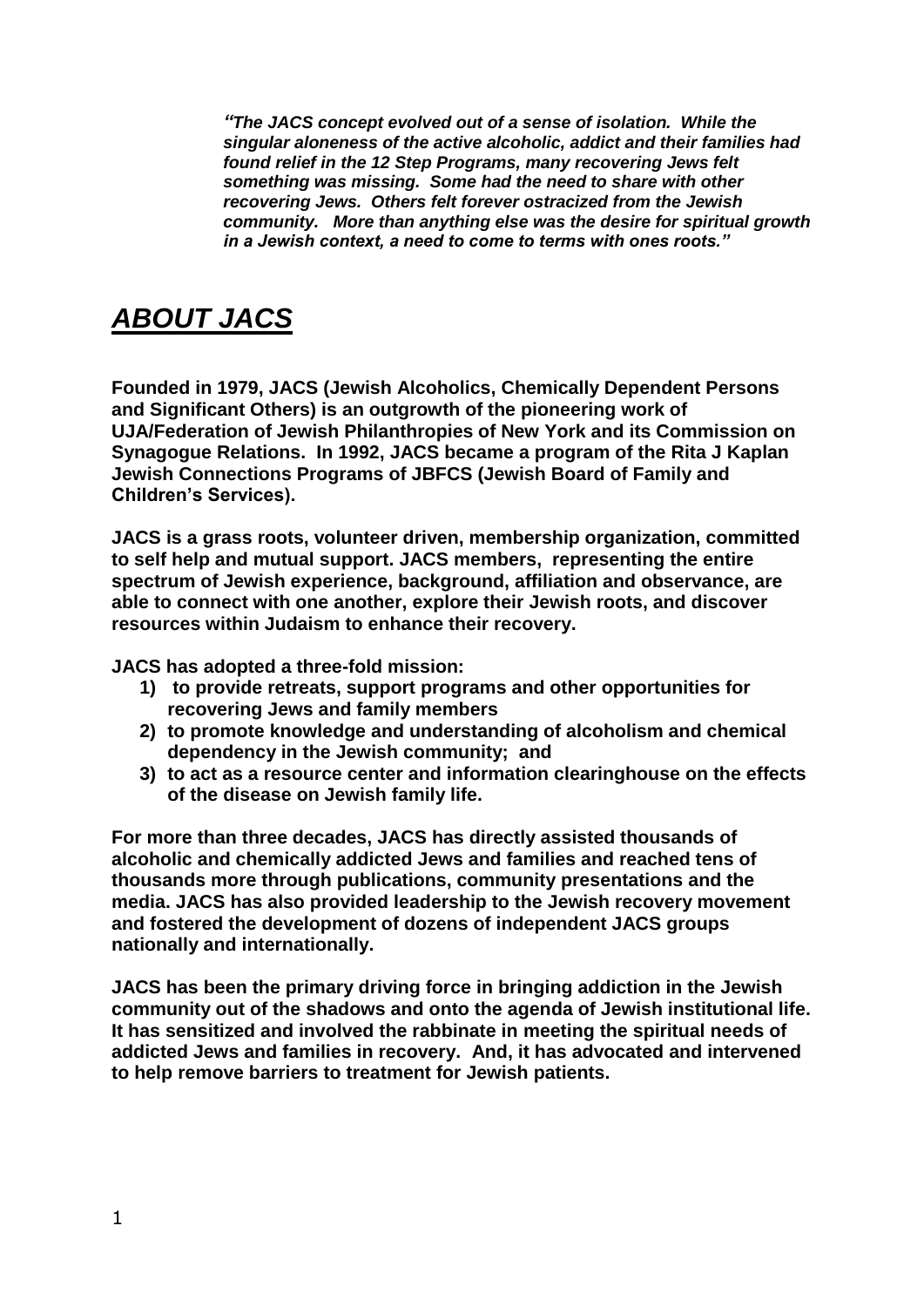## *HIGHLIGHTS*

**For over thirty years JACS points with pride to a record of outstanding accomplishments and groundbreaking initiatives.** 

- **With UJA Federation, we developed the concept of the "JACS Jewish Spiritual Retreat Weekend" – a "spiritual homecoming" - for Jews in recovery and their family members, blending Jewish tradition and 12 step recovery philosophy. Over the past 30 years, we have held 64 retreats attended by nearly 10,000 participants, from 45 states, Canada, Israel and South America.**
- **We created Spiritual Days and Spiritual Dialogues with rabbis and addiction professionals to provide opportunities to explore spirituality, Jewish belief and tradition in a 12-step idiom. And, we have presented multi session Seminars and Courses to provide additional avenues for exploring Jewish texts, holiday observances and recovery concepts.**
- **We conducted a Mission to Israel for JACS members, accompanied by two "JACS Rabbis" combining a heritage tour of the country, with a "recovery itinerary" including visits to a rehab, recovery program in a kibbutz, AA meetings, and participation in a seminar on "Spirituality and Substance Abuse" at Hebrew University in Jerusalem.**
- **We partnered with Israel Free Spirit, Taglit – Birthright to run sober tours to Israel. Our** *s***ober tours of Israel allow 30 Jewish young people from across the USA and Canada to travel to historical and religious sites as well as a "sobriety itinerary" including group discussions, attendance at AA meetings and visits to Israeli treatment centers.**

*"The JACS Rabbinical Training Course…profoundly changed the direction of my rabbinate…Not only did my congregants benefit from my training and concerns, I discovered for my own life the power and message of Jewish spirituality"* 

- **We initiated Clergy Training programs to emphasize the key role of rabbis in the spiritual healing and reconciliation process of Jews in recovery. We developed the** *first* **formal Certificate Program in Chemical Dependency and Spiritual Counseling, co-sponsored by the major theological seminaries. More than 200 rabbis have attended over the years. In addition, we have also "experientially trained" hundreds of rabbis at JACS retreats.**
- **We produced the** *first V***ideo on addiction in the Jewish community, through the eyes of those who lived it and lived through it, along with commentary and insights by rabbis and treatment personnel – which was distributed to several hundred congregations across the country.**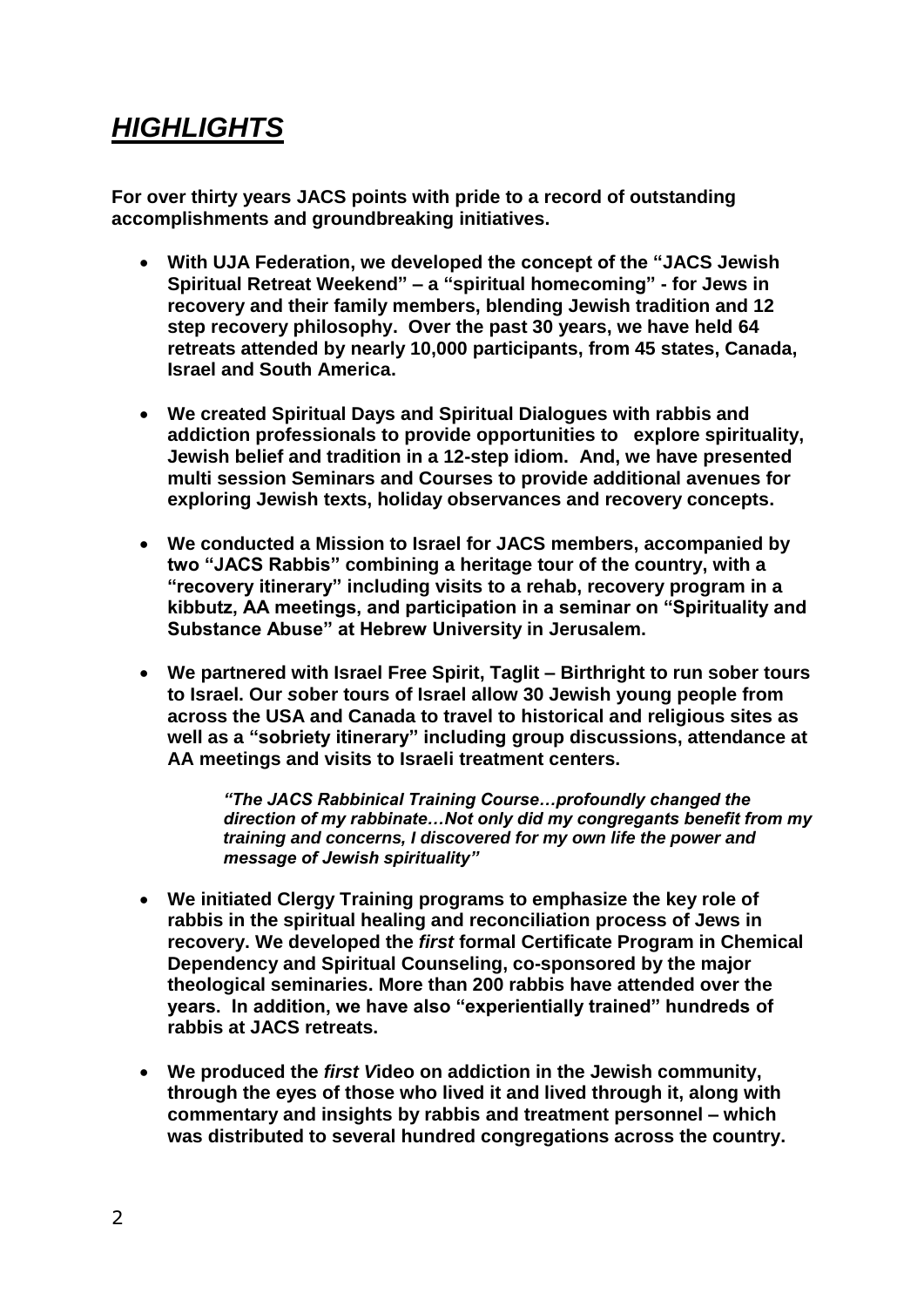- **We developed a new JACS Newsletter, featuring information on JACS activities, members' poetry, stories and "musings," and a Rabbi's Forum. Printed copies are distributed to 3,000 individuals and over 1,000 Jewish schools, synagogues, and community agencies. An online version reaches the broader Jewish recovery community, treatment facilities and the community at large.**
- **We published the JACS Journal, a "***historical saga of the Jewish recovery movement" – where "many of the earliest definitive articles on the subject, written by renowned authors were first published."* **We estimate that more than 75 books and major articles owe their genesis and inspiration to the Rabbis connected with JACS.**

*"The panelists each told their incredible, moving stories. It was certainly an emotion filled evening. Our sisterhood felt this was an important message and thought if one person attending the meeting was helped it was definitely worthwhile. Three members of the congregation approached the speakers after the meeting for more information. In our opinion, this made the evening a resounding success."*

- **We established an active Speakers Bureau, - a cornerstone of JACS' outreach activities - which has fulfilled over 800 engagements - at schools, synagogues, youth groups, community centers and social service agencies And, made presentations at national and international conferences and conventions - of Federations, rabbinical bodies, addiction treatment professionals, mental health groups and self-help associations.**
- **We consulted and assisted Government Agencies and Organizations in NY and Israel. We worked with the NYS OASAS (Office of Alcoholism and Substance Abuse Services) to include "culturally sensitive items" for "special populations" in treatment protocols for state treatment facilities. We conferred with the Director the Alcoholism Program in Israel, gave presentations at an Annual Congress on Alcoholism, and more recently, participated in a Program Exchange where Israeli social workers met with JACS members and staff in New York and JACS representatives met with social service personnel in Israel.**
- **We created an online social network allowing our members to connect with each other through Facebook and the JACS e-mail ListServ.**
- **We provided monthly phone meetings with a guest speaker for our members on specific spiritual topics relating to recovery.**